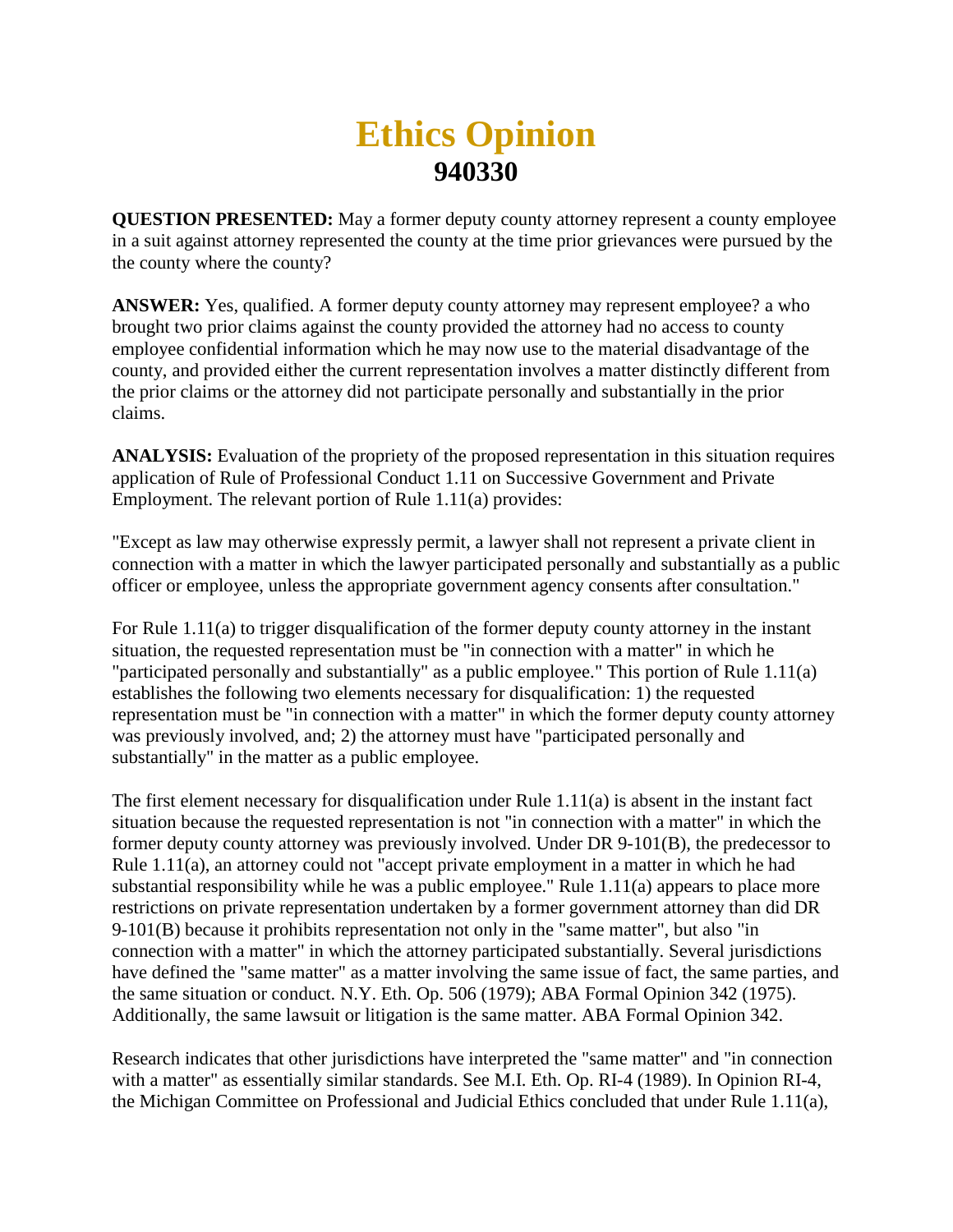disqualification from private representation might occur only if the requested representation involved the "same matter" which arose during the city attorney's public employment. Id. Rule 1.11(a) does not mandate disqualification under the facts as presented in the instant situation whether interpreted as requiring disqualification where the requested private representation involves the "same matter" or more prohibitively as requiring disqualification where the representation is "in connection with a matter" in which the attorney participated as a public officer. Here, both inquiring attorneys acknowledge that the two previous claims or grievances brought by the county employee seeking representation differ from and have no apparent connection to the current dispute. Therefore, the requested representation is not "in connection with a matter" in which the former deputy county attorney was previously involved.

The second element necessary for disqualification under Rule 1.11(a) is "personal and substantial participation" on the part of the former deputy county attorney in the county employee's previous claims. DR 9-101(B), the predecessor to Rule 1.11(a), barred private employment in a matter in which a former government attorney had "substantial responsibility". In ABA Formal Opinion 342, the ABA attempted to clarify the definition of "substantial responsibility" by defining it as a "responsibility requiring the official to become personally involved to an important, material degree, in the investigative or deliberative processes regarding the transactions in question." See also, M.T. Eth. Op. 890720 (citing ABA Formal Opinion 342).

Rule 1.11 has since officially clarified this standard and explicitly mandates personal and substantial participation. See, *Spears v. Fourth Court of Appeals*, 797 S.W.2d 654, 657 (Tex. 1990). In Spears, the Texas Court of Appeals noted that DR 9-101(B) might have permitted a presumption of "substantial responsibility" from a government attorney's title or office. See also, *Cleary v. District Court*, 704 P.2d 866, 873 (Colo. 1985) (Presuming a prosecutor has knowledge of the cases prosecuted by his coworkers under the "substantial responsibility" standard.) Under the new standard requiring "personal and substantial participation," however, such a presumption is invalid. The Court may not impute personal and substantial participation based on title, office, or statutory authority. Spears at 657.

"Personal and substantial participation" in a matter means "personal involvement to an important, material degree." M.I. Eth. Op. JI-34 (1990). Determination of what constitutes "personal and substantial involvement" depends on the context. Id. A former government attorney may accept a case that had been pending before his department but which he did not personally handle or investigate. ABA Informal Opinion 1129 (1969). See also, M.I. Eth. Op. RI-4 (1989) (Concluding former assistant city attorney's approval of complaint and warrant did not constitute personal and substantial participation). But see, *In the Matter of Clarence Thomas Belue*, 766 P.2d 206, 210 (Mont. 1988) (holding former County Attorney's responsibility to decide whether to file criminal charges and conduct investigation constitutes "a matter in which the lawyer is participating personally and substantially").

The facts as indicated by the inquiring attorneys in the instant situation fail to conclusively establish that the former deputy county attorney "personally and substantially participated" in the county employee's prior grievances. The fact that the former deputy county attorney was employed by the county attorney's office when the county employee pursued her previous grievances is insufficient to establish personal and substantial participation. See generally,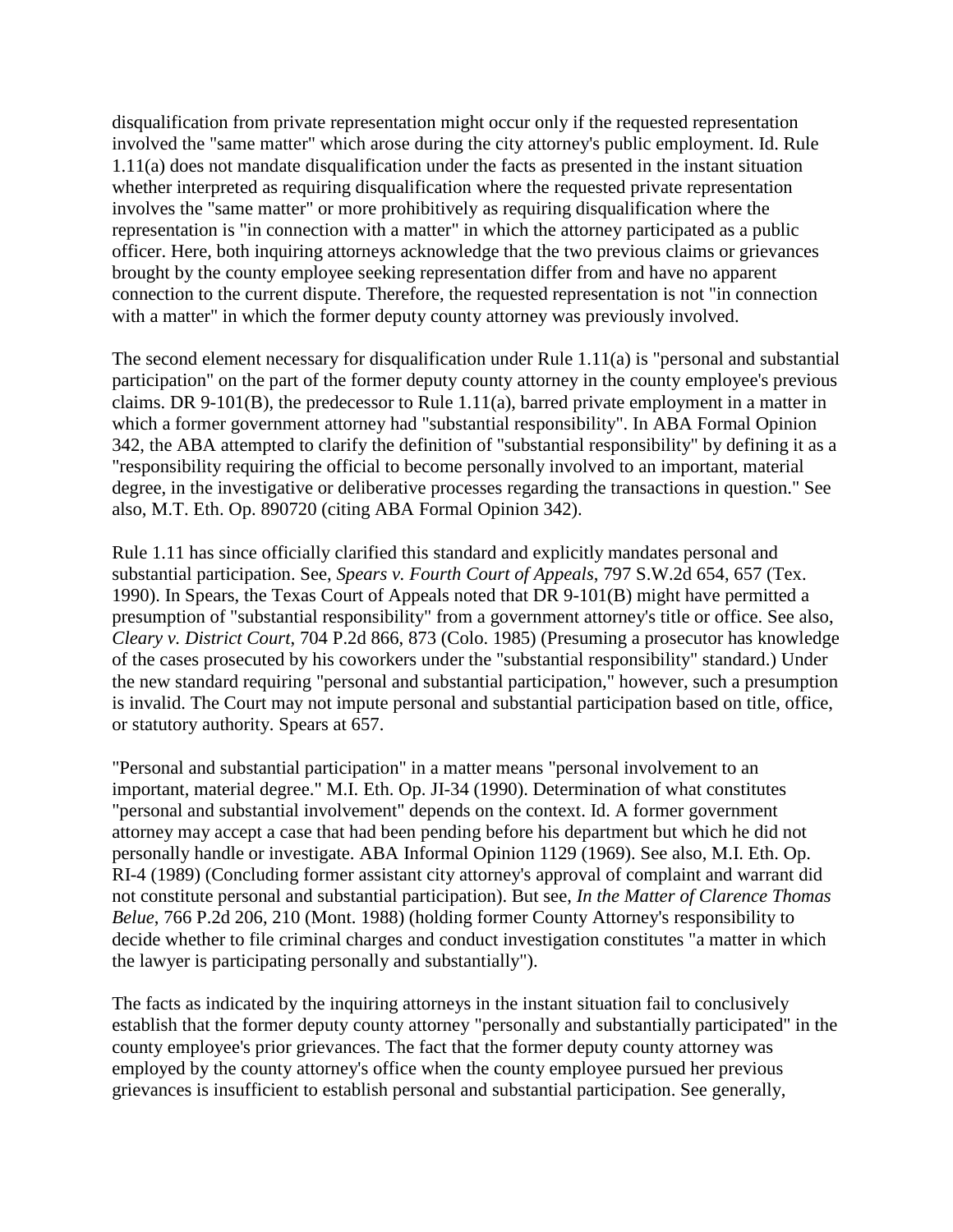Spears 797 S.W.2d 654 (Tex. 1990). The former deputy county attorney participated personally and substantially in the previous grievances if he obtained actual knowledge of the prior grievances through his official duties. Such official duties might include, but are not limited to, conducting investigations, reviewing files and making material decisions, and attending hearings. See, MI Eth. Op. RI-4 (holding if not involved with investigation, no "personal and substantial participation"); *In the Matter of Clarence Thomas Belue*, 766 P.2d at 210 (deciding whether to file criminal prosecution constituted "personal and substantial participation"); Cleary 704 P.2d at 870 (no "substantial responsibility" where no contact with matter in court appearances, case review, or investigation). Provided the former deputy county attorney did not personally participate in the previous files, the second element necessary for disqualification under 1.11(a) is not present. Even if the former deputy county attorney's involvement with the previous grievances constitutes "personal and substantial participation," Rule 1.11(a) will not trigger disqualification because the requested representation involves a separate and distinct matter.

Under the foregoing analysis of Rule 1.11(a), a former deputy county attorney may represent a county employee in a dispute against the county where the requested representation is not connected to a matter in which the attorney participated personally and substantially as a public employee. However, Rule 1.11(b) provides additional considerations concerning confidentiality of former client information. Rule 1.11(b) provides:

"a lawyer having information that the lawyer knows is confidential government information about a person acquired when the lawyer was a public officer or employee, may not represent a private client whose interests are adverse to that person in a matter in which the information could be used to the material disadvantage of that person."

Whether a former deputy county attorney may represent a county employee whose interests are adverse to the county depends upon whether the attorney had access to any confidential information which he may now use against the county. The attorney must have actual knowledge of confidential government information. Spears at 657. Two conflicting policy considerations underlie the disciplinary rules directed at former government attorneys. See, ABA Formal Opinion 342. While the rules must protect confidential government information, too much restraint upon former government lawyers' ability to later represent private clients will hamper the government's ability to recruit qualified attorneys. Id. See also, M.T. Eth. Op. 1374.

The Oregon State Bar, which operates under a Model Code amended to incorporate the substance of many of the Model Rules, addressed the application of a rule protecting confidential government information. OR Eth. Op. 1991-14. The State Bar concluded that unless the former government attorney

"possesses confidential information that is relevant to the proposed private representation and is unable to secure government consent to use of that information on behalf of the private client, a lawyer may use that information on behalf of the private client after leaving government service."

Pursuant to this interpretation, the issue in the instant situation is whether the former deputy county attorney possesses any confidential information that is relevant to the proposed private